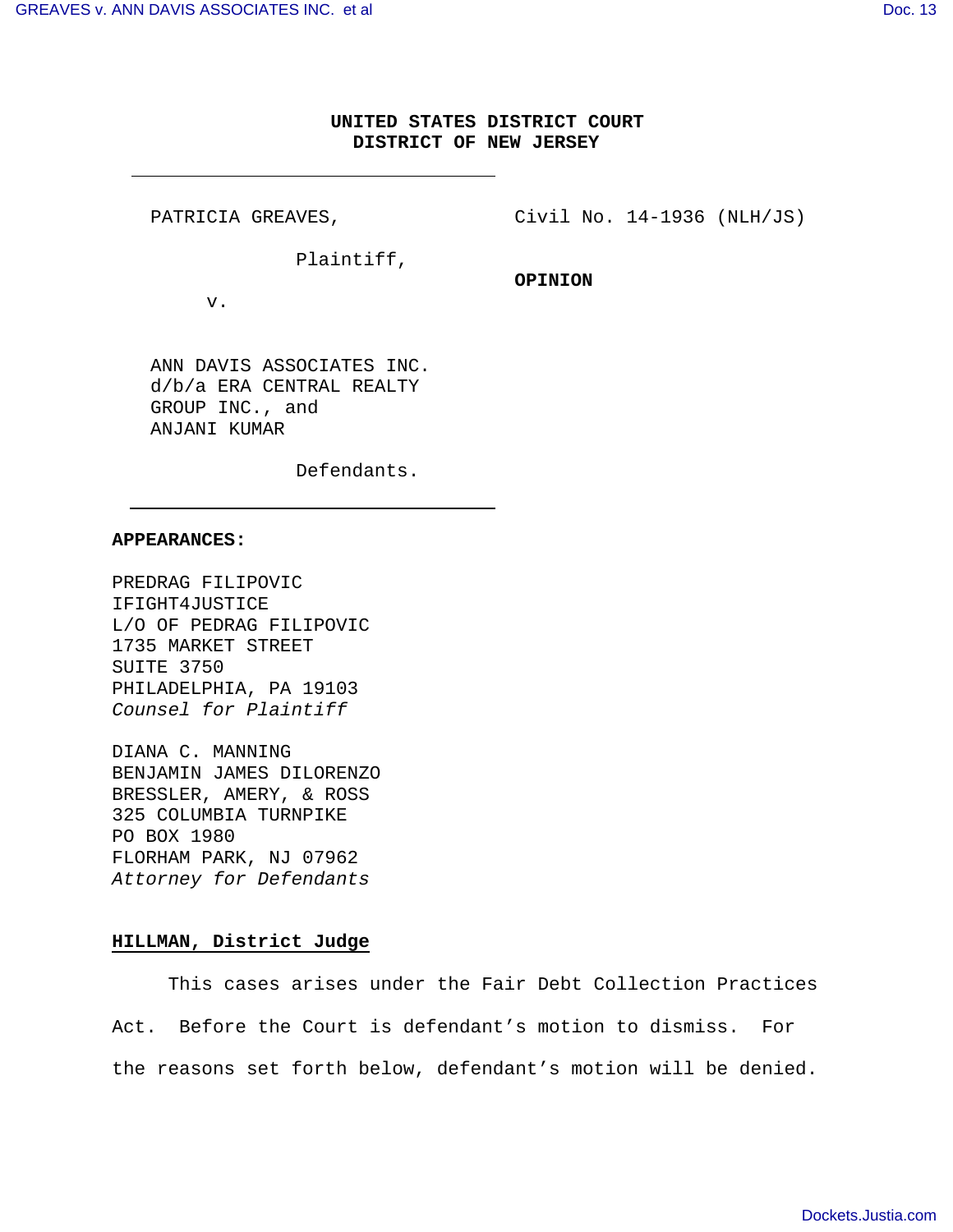#### **I. FACTUAL BACKGROUND**

On August 5, 2012, plaintiff and her spouse entered into a two-year written lease for real property located in Bordentown, New Jersey, with landlords Satish and Kavitha S. Palaniappan, for \$2700 per month. Defendant Anjanie Kumar of ERA Central Realty Group Inc. ("ERA"), brokered the lease transaction and furnished the lease document.

On August 18, 2013, plaintiff's rent was overdue by 10 days. Her landlord Satish Palaniappan wrote to plaintiff about the overdue rent, seeking penalty fees in the amount of \$840. Plaintiff alleges that on August 18, 2013, August 19, 2013, and in October of 2013, Defendant Anjani Kumar wrote emails to plaintiff in attempt to collect the rent in arrears in a harassing and belligerent manner, and threatened to contact plaintiff's employer, U.S. Army Command, regarding this debt.

Plaintiff alleges that prior to August 18, 2013, she had been issued a military employer directive known as a "mobilization order" for one year at a salary of \$84,000 per year. Plaintiff states that after defendants communicated to her employer on August 18 and August 19, 2013 regarding collection of late rent, on August 25, 2013, plaintiff received a telephone call from "LTC Sullivan, the 2nd 312th Battalion Commander." LTC Sullivan informed her he had received a call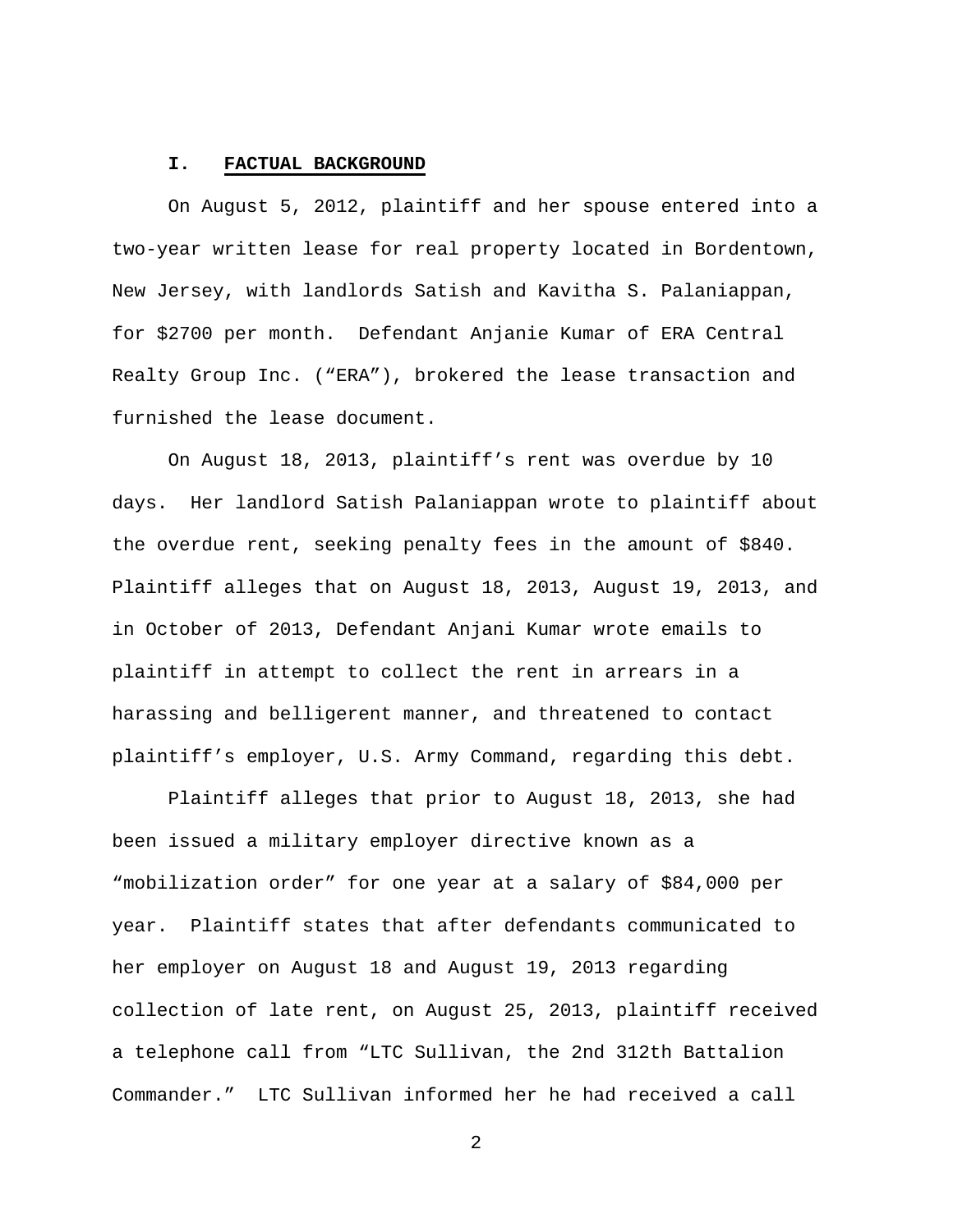from Col. Osborne, the commander of her entire Brigade, stating that Defendant Kumar left a "very nasty message" on Col. Osborne's phone informing him that he needed to "handle" his officer (the Plaintiff) for late rent issues.

Plaintiff states that, according to LTC Sullivan, after having heard the voice mail left for him by defendant Kumar, Col. Osborne questioned plaintiff's ability to manage her finances and accordingly her active duty mobilization order. Plaintiff states that she explained to LTC Sullivan that Kumar was not her landlord but an ERA employee trying to collect rent on behalf of landlord, and that she and her spouse had made the arrangements with their actual landlord to pay the required amount. Soon thereafter the U.S. Army Command revoked plaintiff's mobilization order and \$84,000 yearly salary, an event plaintiff alleges was a direct result of defendants' actions.

Defendants move to dismiss plaintiff's complaint on grounds that they are not "debt collectors" under the Fair Debt Collection Practices Act ("FDCPA").

## **II. JURISDICTION**

Plaintiff brought this action pursuant to the Fair Debt Collection Practices Act, 15 U.S.C. § 1692. This Court exercises federal question subject matter jurisdiction pursuant to 28 U.S.C. § 1331.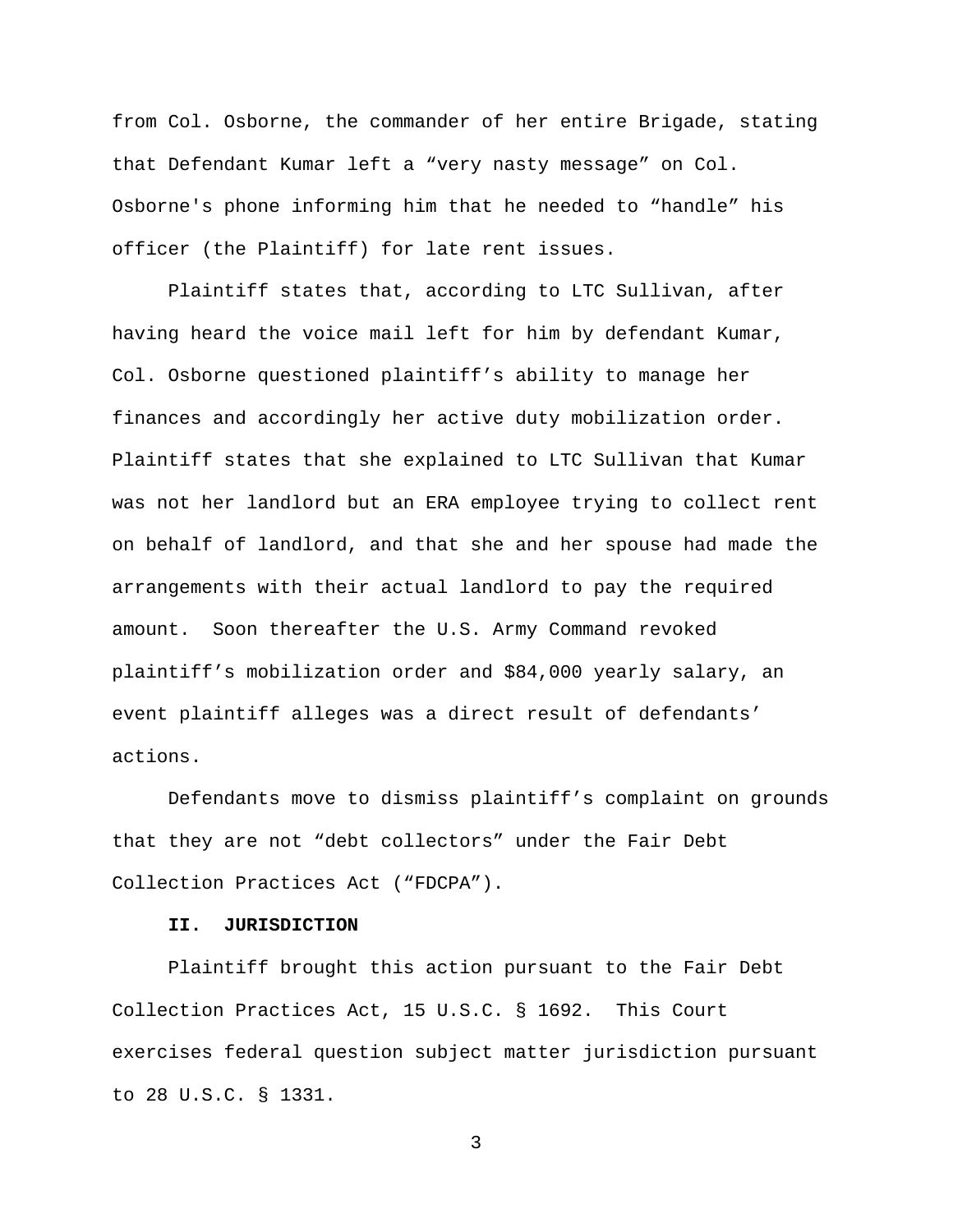### **III. STANDARD FOR MOTION TO DISMISS**

When considering a motion to dismiss a complaint for failure to state a claim upon which relief can be granted pursuant to Federal Rule of Civil Procedure 12(b)(6), a court must accept all well-pleaded allegations in the complaint as true and view them in the light most favorable to the plaintiff. Evancho v. Fisher, 423 F.3d 347, 351 (3d Cir. 2005). It is well settled that a pleading is sufficient if it contains "a short and plain statement of the claim showing that the pleader is entitled to relief." Fed. R. Civ. P. 8(a)(2). Under the liberal federal pleading rules, it is not necessary to plead evidence, and it is not necessary to plead all the facts that serve as a basis for the claim. Bogosian v. Gulf Oil Corp., 562 F.2d 434, 446 (3d Cir. 1977). However, "[a]lthough the Federal Rules of Civil Procedure do not require a claimant to set forth an intricately detailed description of the asserted basis for relief, they do require that the pleadings give defendant fair notice of what the plaintiff's claim is and the grounds upon which it rests." Baldwin Cnty. Welcome Ctr. v. Brown, 466 U.S. 147, 149-50 n.3 (1984) (quotation and citation omitted).

A district court, in weighing a motion to dismiss, asks "'not whether a plaintiff will ultimately prevail but whether the claimant is entitled to offer evidence to support the claim.'" Bell Atlantic v. Twombly, 550 U.S. 544, 563 n.8 (2007)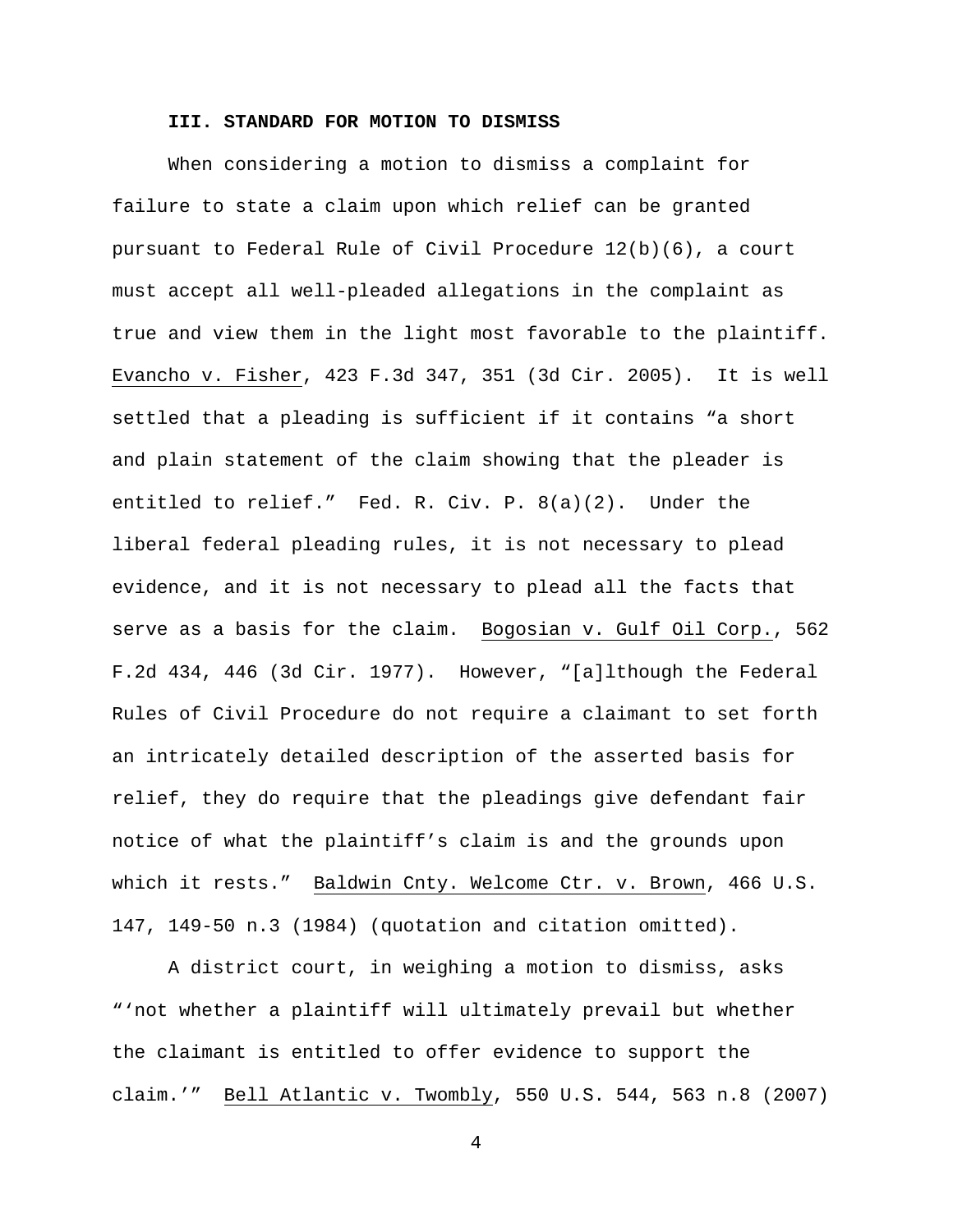(quoting Scheuer v. Rhoades, 416 U.S. 232, 236 (1974)); see also Ashcroft v. Iqbal, 556 U.S. 662, 684 (2009) ("Our decision in Twombly expounded the pleading standard for 'all civil actions' . . . ."); Fowler v. UPMC Shadyside, 578 F.3d 203, 210 (3d Cir. 2009) ("Iqbal . . . provides the final nail-in-the-coffin for the 'no set of facts' standard that applied to federal complaints before Twombly).

Following the Twombly/Iqbal standard, the Third Circuit has provided a three-part analysis in reviewing a complaint under Rule  $12(b)(6)$ . First, the Court must take note of the elements needed for plaintiff to state a claim. Santiago v. Warminster Tp., 629 F.3d 121, 130 (3d Cir. 2010). Second, the factual and legal elements of a claim should be separated; a district court must accept all of the complaint's well-pleaded facts as true, but may disregard any legal conclusions. Id.; Fowler, 578 F.3d at 210 (citing Iqbal, 129 S. Ct. at 1950). Third, a district court must then determine whether the facts alleged in the complaint are sufficient to show that the plaintiff has a plausible claim for relief. Id. A complaint must do more than allege the plaintiff's entitlement to relief. Fowler, 578 F.3d at 210; see also Phillips v. Cnty. of Allegheny, 515 F.3d 224, 234 (3d Cir. 2008) (stating that the "Supreme Court's Twombly formulation of the pleading standard can be summed up thus: 'stating . . . a claim requires a complaint with enough factual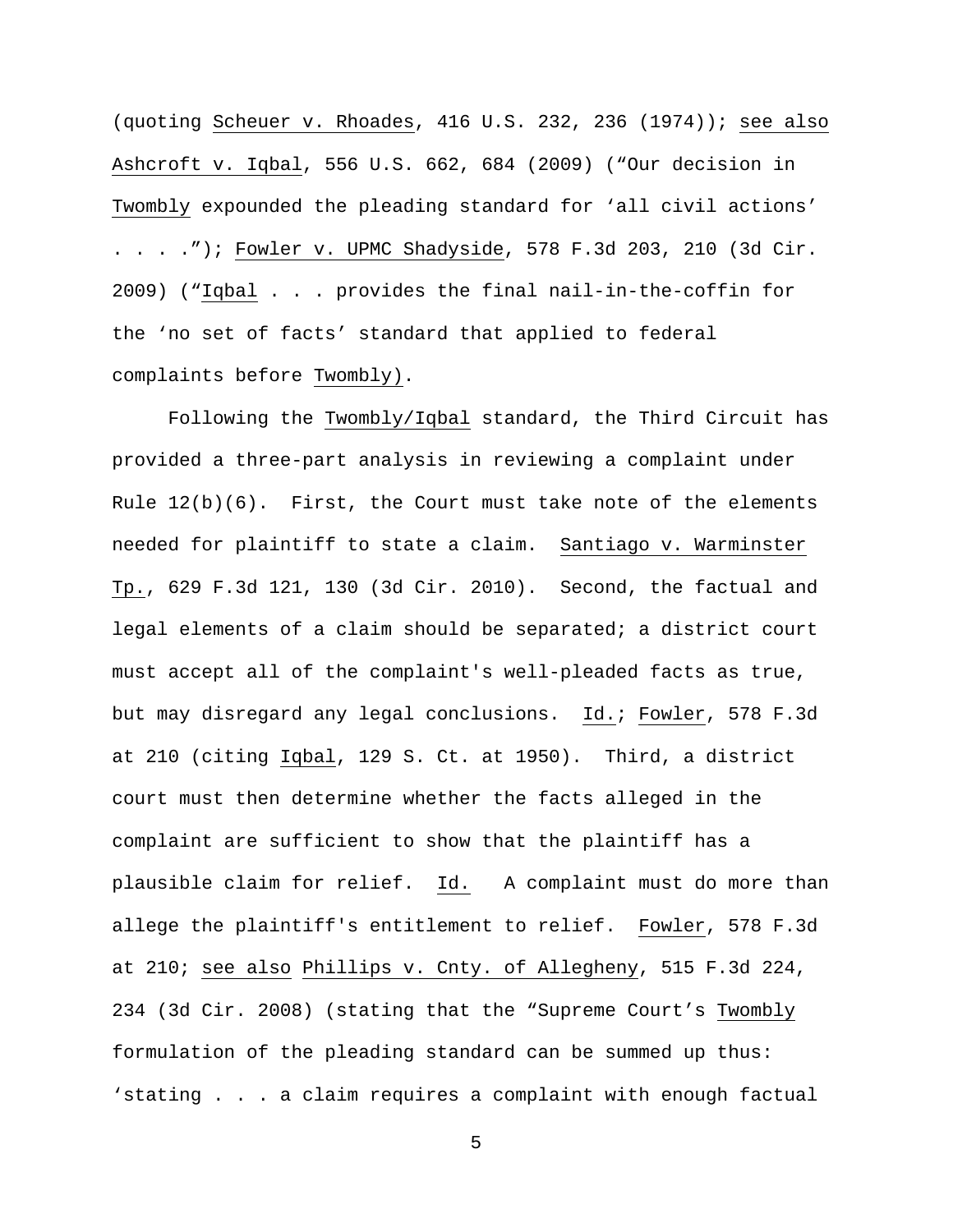matter (taken as true) to suggest' the required element. This 'does not impose a probability requirement at the pleading stage,' but instead 'simply calls for enough facts to raise a reasonable expectation that discovery will reveal evidence of' the necessary element").

A court need not credit either "bald assertions" or "legal conclusions" in a complaint when deciding a motion to dismiss. In re Burlington Coat Factory Sec. Litig., 114 F.3d 1410, 1429- 30 (3d Cir. 1997). The defendant bears the burden of showing that no claim has been presented. Hedges v. United States, 404 F.3d 744, 750 (3d Cir. 2005) (citing Kehr Packages, Inc. v. Fidelcor, Inc., 926 F.2d 1406, 1409 (3d Cir. 1991)).

Finally, a court in reviewing a Rule  $12(b)(6)$  motion must only consider the facts alleged in the pleadings, the documents attached thereto as exhibits, and matters of judicial notice. S. Cross Overseas Agencies, Inc. v. Kwong Shipping Grp. Ltd., 181 F.3d 410, 426 (3d Cir. 1999). A court may consider, however, "an undisputedly authentic document that a defendant attaches as an exhibit to a motion to dismiss if the plaintiff's claims are based on the document." Pension Benefit Guar. Corp. v. White Consol. Indus., Inc., 998 F.2d 1192, 1196 (3d Cir. 1993).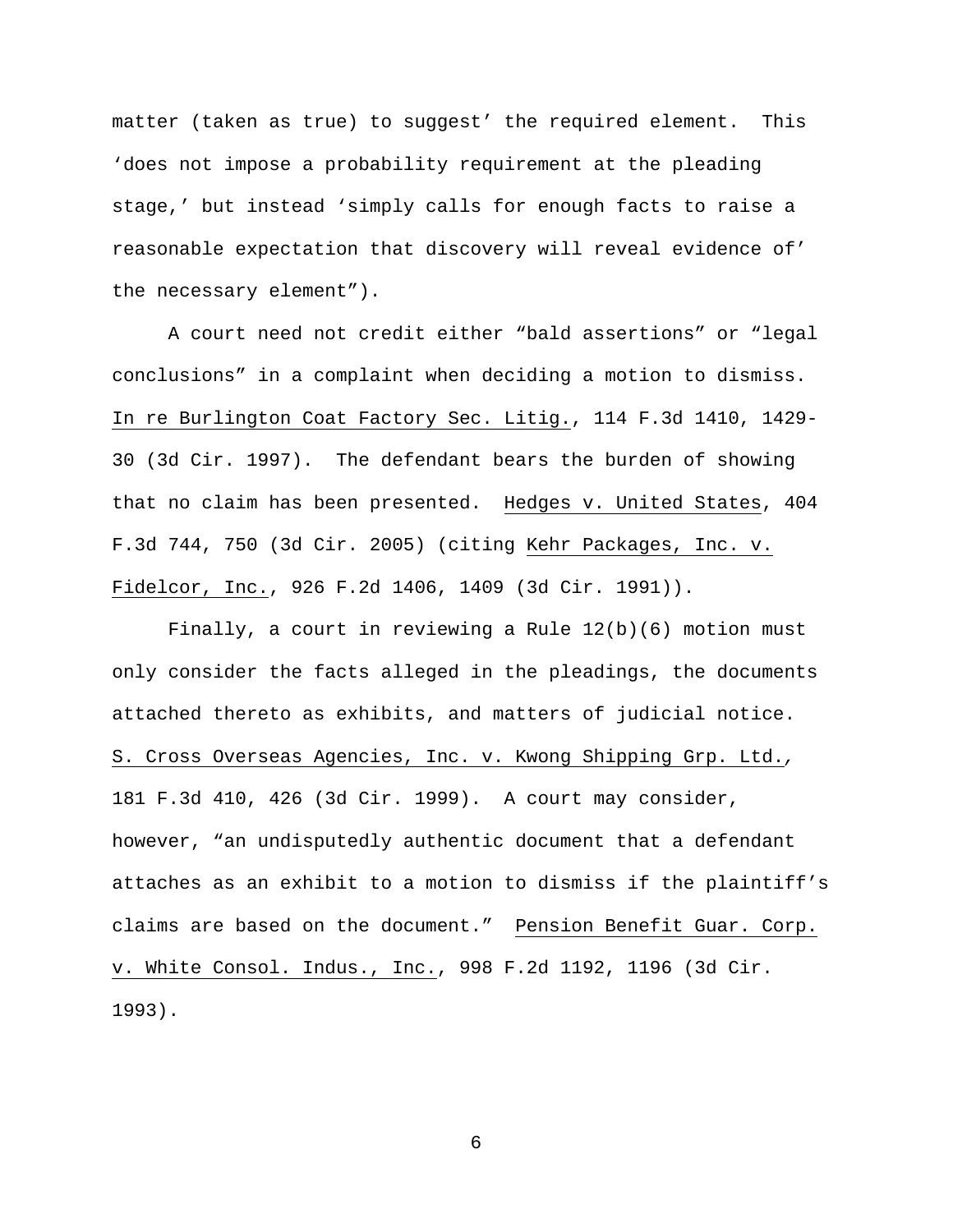### **IV. THE FAIR DEBT COLLECTION PRACTICES ACT**

The Fair Debt Collection Practices Act ("FDCPA") prohibits the use of abusive, deceptive, and unfair debt collection practices by debt collectors. 15 U.S.C. § 1692, et seq. In order to successfully bring a claim under the Act, a plaintiff must show that: (1) the defendant is a "debt collector," and (2) the defendant engaged in prohibited practices in an attempt to collect a debt. Siwulec v. Chase Home Fin., LLC, No. 10–1875, 2010 WL 5071353, at \*2–3 (D.N.J. Dec.7, 2010); see also Pollice v. Nat'l Tax Funding, L.P., 225 F.3d 379, 403 (3d Cir. 2000); FTC v. Check Inves., Inc., 502 F.3d 159, 171 (3d Cir. 2007). A "debt collector" is defined under the Act as:

> [A]ny person who uses any instrumentality of interstate commerce or the mails in any business the principal purpose of which is the collection of any debts, or who regularly collects or attempts to collect, directly or indirectly, debts owed or due or asserted to be owed or due [to] another.

15 U.S.C. § 1692a(6); see also Pollice, 225 F.3d at 403; Glover v. FDIC, 698 F.3d 139, 152 n. 8 (3d Cir. 2012). The FDCPA applies to entities and persons that collect debts on behalf of others and, generally, does not apply to creditors attempting to collect debts on their own behalf. See Staub v. Harris, 626 F.2d 275, 277 (3d Cir. 1980) ("The [FDCPA] does not apply to persons or businesses collecting debts on their own behalf.");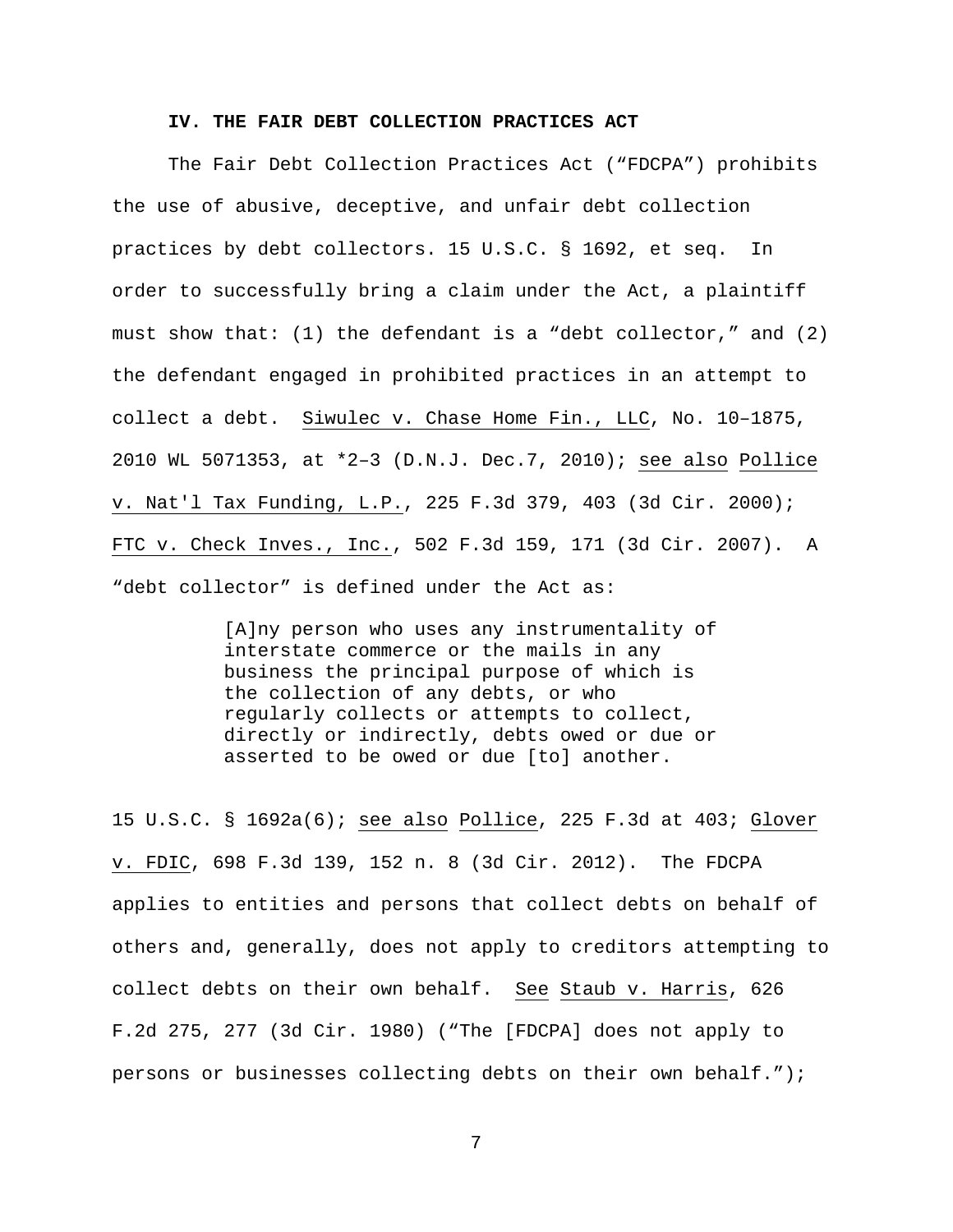Schaffhauser v. Citibank (S.D.) N.A., 340 F. App'x 128, 130 n. 4 (3d Cir. 2009).

Defendants argue that they are not debt collectors as defined under the Act. Defendants state that their principal business is not debt collection, but real estate brokerage transactions. They also argue that there are no set of facts set forth in the complaint supporting the conclusion that they "regularly engage" in debt collection activities.

Plaintiff does not dispute that defendants are not in the business of debt collection. Rather, plaintiff argues that based on Kumar's knowledge of how to proceed in collecting the rent debt and how to contact her employer, such knowledge indicates that this was not the first time Kumar engaged in such activities. In support of her argument, plaintiff states that Kumar wrote in an email to her landlord about the late rent (copies of emails are attached to plaintiff's complaint) that she could obtain plaintiff's commander's contact information. In a second email, Kumar gave the landlord plaintiff's commander's information, told him when plaintiff received her pay, and advised him that if plaintiff did not pay the rent that they would go see her commander. Plaintiff also relies on Kumar's comments in an email to her that "the landlord is my client & I will help my clients in any way possible, regardless of you not wanting me involved."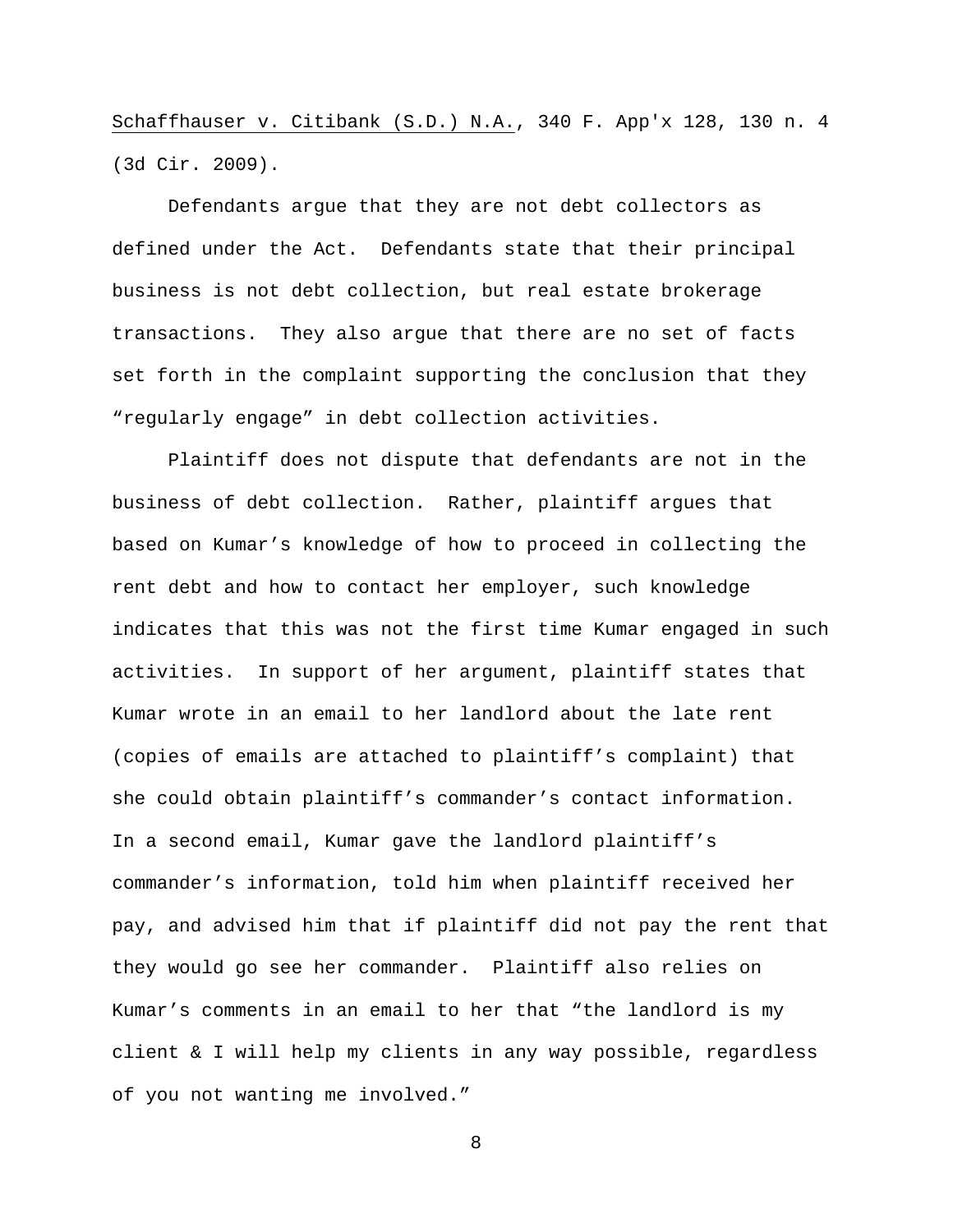The FDCPA does not define the term "regularly engages" in the practice of debt collection. The Senate Report discussing the Act states, "[t]he requirement that debt collection be done 'regularly' would exclude a person who collects a debt for another in an isolated instance, but would include those who collect for others in the regular course of business." S.Rep. No. 95-382, reprinted in 1977 U.S.C.C.A.N. 1695, 1697-98.

Much of the case law on the issue centers on businesses that are not primarily in the business of debt collection (such as law firms or banks) but engage in some debt collection practices. Courts have taken a wide view of what constitute regular debt collection practices. See Heintz v. Jenkins, 514 U.S. 291, 115 S.Ct. 1489 (1995) (finding Act applies to attorneys who regularly engage in consumer-debt-collection activity, even when that activity consists of litigation); Oppong v. First Union Mortg. Corp., 215 F. App'x 114, 119-120 (3d Cir. 2007) (finding that although Wells Fargo is not an entity whose principal purpose is debt collection, it regularly engages in debt collection because it collects debts owed to others despite the fact that such collection was extremely small portion of its transacted business); Silva v. Mid Atlantic Management Corp., 277 F.Supp.2d 460, 466 (E.D.Pa. 2003) (finding defendant regularly engaged in debt collection practices by participating in several debt collection matters each year for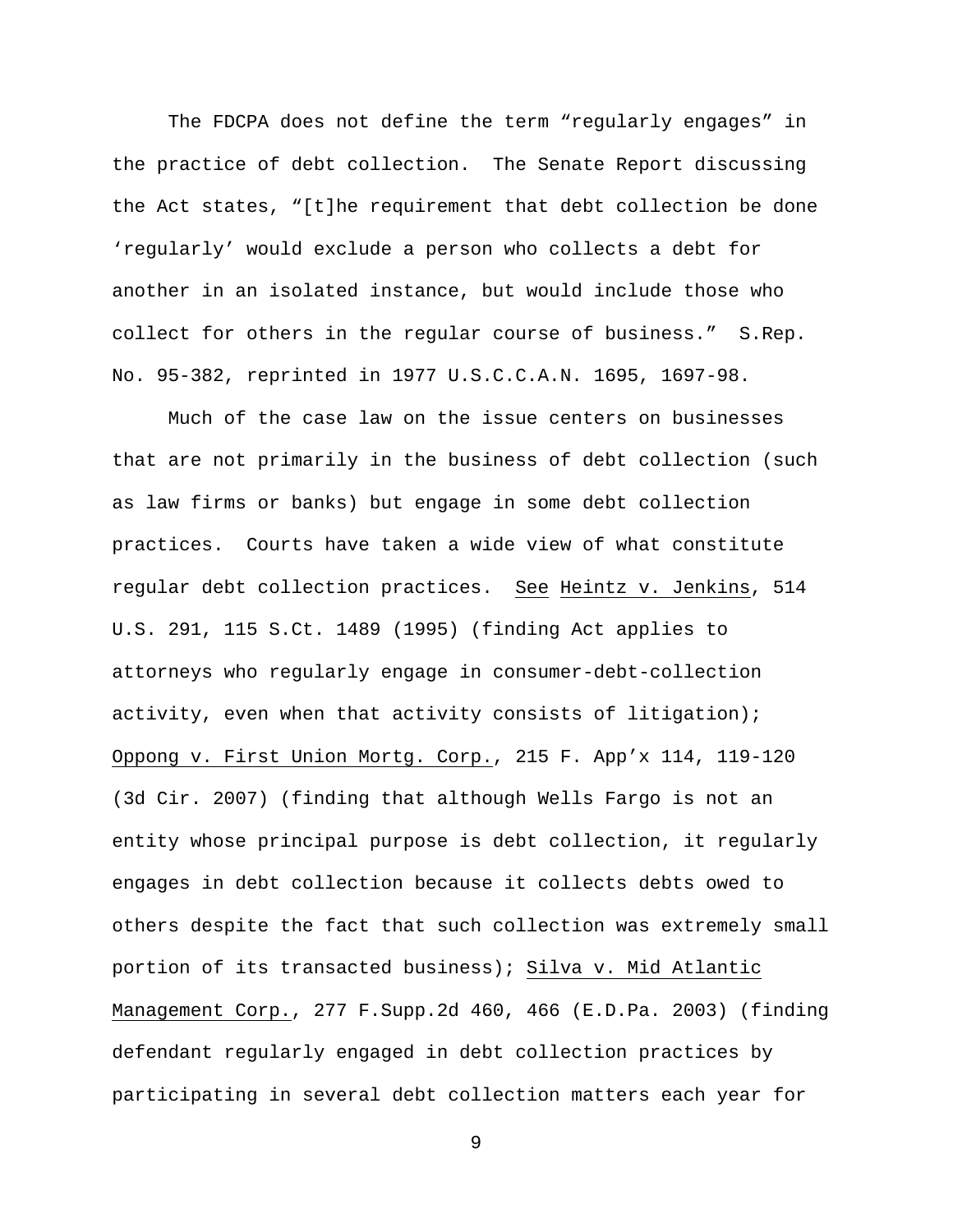the last couple of years). In Crossley v. Lieberman, 868 F.2d 566, 569 (3d Cir. 1989), the Third Circuit quoted from a law review article which stated that "any attorney who engages in collection activities more than a handful of times per year must comply with the FDCPA." Id. (citing R. Hobbs, Attorneys Must Now Comply With Fair Debt Collection Law, X Pa.J.L.Rptr., No. 46, 3 (Nov. 21, 1987)).

Thus, the term "regularly" excludes one instance, and likely excludes slightly more than one instance depending on the context. Therefore, whether a person regularly conducts debt collection practices is a fact intensive inquiry. See Goldstein v. Hutton, Ingram, Yuzek, Gainen, Carroll & Bertolotti, 374 F.3d 56, 62-63 (2nd Cir. 2004) ("Most important in the analysis is the assessment of facts closely relating to ordinary concepts of regularity, including (1) the absolute number of debt collection communications issued, and/or collection-related litigation matters pursued, over the relevant period(s), (2) the frequency of such communications and/or litigation activity, including whether any patterns of such activity are discernable, (3) whether the entity has personnel specifically assigned to work on debt collection activity, (4) whether the entity has systems or contractors in place to facilitate such activity, and (5) whether the activity is undertaken in connection with ongoing client relationships with entities that have retained the lawyer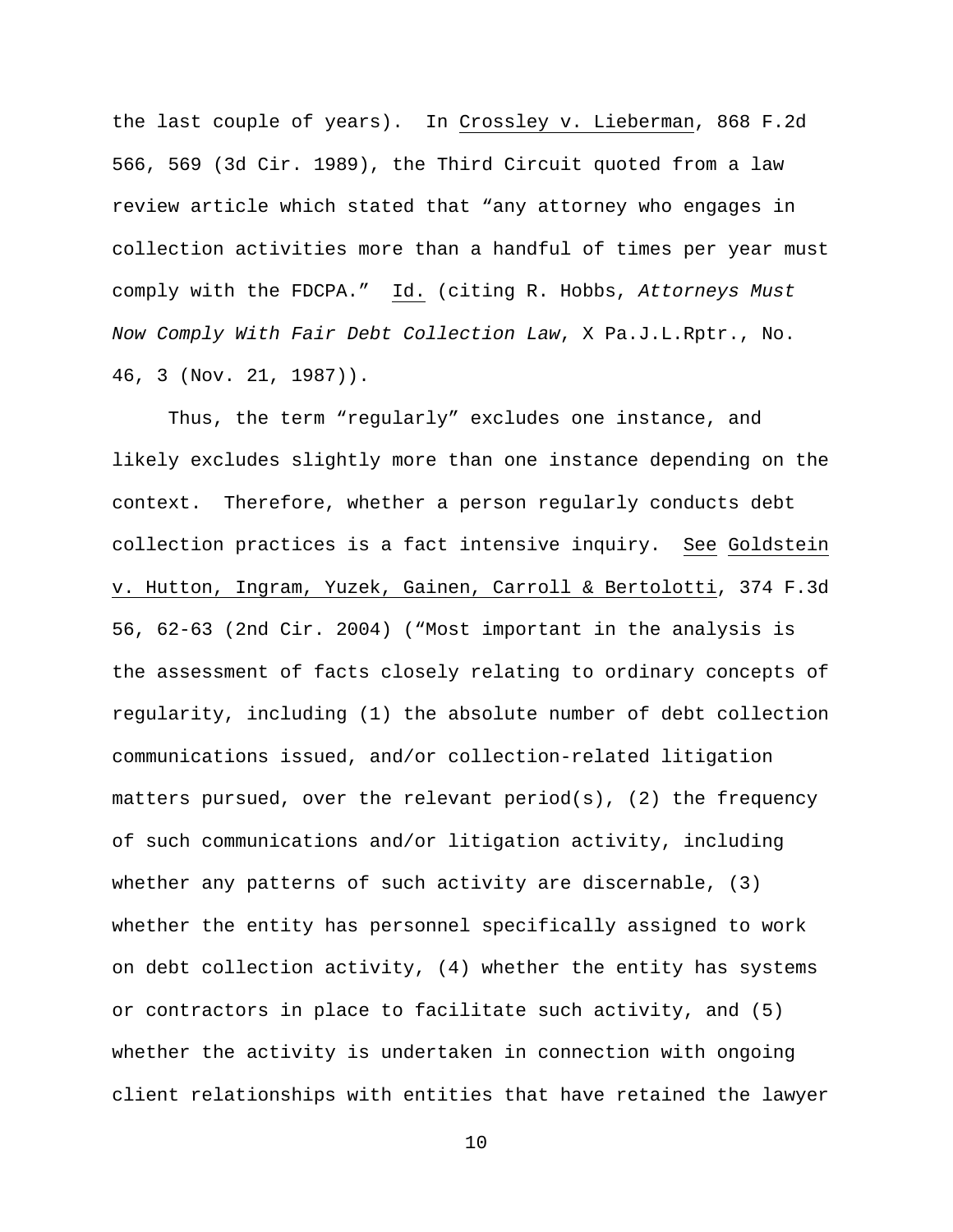or firm to assist in the collection of outstanding consumer debt obligations.").

Since this case is at the motion to dismiss stage, plaintiff must come forward with enough facts to show that she has a "plausible claim for relief." Fowler, 578 F.3d at 210. She may not simply offer labels and conclusions, Twombly, 550 U.S. at 555, but must provide "enough facts to raise a reasonable expectation that discovery will reveal evidence of the necessary element[s]" of each cause of action. Phillips v. County of Allegheny, 515 F.3d 224, 234 (3d Cir. 2008) (internal quotation marks omitted).

 Here, plaintiff has alleged that defendant engaged in debt collection with regard to her overdue rent, and that she was knowledgeable about how to collect rent debt, including how to contact plaintiff's employer and supervisor. Plaintiff has alleged that defendant had such knowledge because of prior experience of collecting rent debt. Moreover, it seems plausible that a real estate agent who brokers the rental of a client's property, provides the lease agreement, and indicates through her own words and actions that she continues to service the needs of her client, might also include rent collection efforts within those ongoing services. At this stage, plaintiff has alleged enough facts to engage in discovery to try to offer evidence to support her claim. See Twombly, 550 U.S. at 563